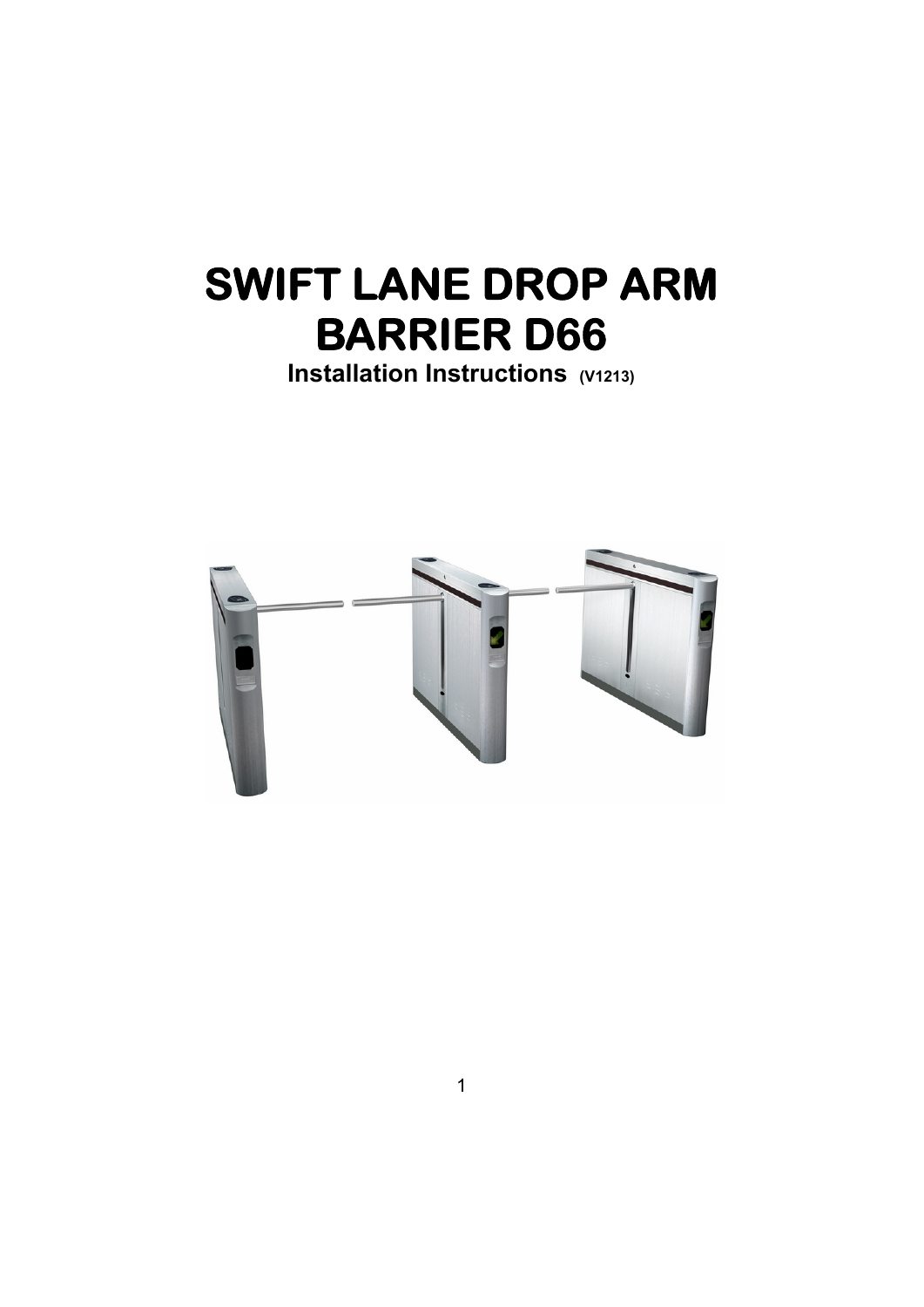# **Unpacking the barrier**

First remove the top cover of the wooden crate, then the side cover. The barrier inside the crate can now be pulled out of the crate. Do not remove the plastic wrapping until the turnstile is ready to be used as this will prevent any damage to the stainless steel cabinet.

# **1. Technical Specifications**

| <b>Throughput</b>          | 40 users per minute                    |
|----------------------------|----------------------------------------|
| Lane width                 | Standard 550-600 mm                    |
|                            | max 1150 mm                            |
| Duty cycle                 | 100%                                   |
| <b>Safety devices</b>      | Arm drops in emergency                 |
| IP rating                  | IP 55 standard                         |
| Signal time out            | Nill 6 secs/ 12 secs/ 18 secs          |
| <b>Power supply</b>        | 220vac 5 amp                           |
| <b>Control voltage</b>     | 24vdc                                  |
| <b>Power consumption</b>   | 50W                                    |
| <b>Working environment</b> | $-30^{\circ}$ C $\sim$ $+70^{\circ}$ C |
| <b>Relative humidity</b>   | 95%                                    |

#### **2. Standard features**

- 21 The barrier can be opened by two input signals (signals can be input by access controller, push button or other equipment)
- 22 A green arrow indicates which side to pass the gate.
- 23 Single direction or bi direction is optional
- 24 The arm will drop when power is off
- 25 A memory input remembers how many cards are presented and does not activate the lock mode again until 16 users have passed through the barrier.
- 26 If no pedestrian passes through the turnstile after swiping their card the turnstile will return to lock mode after 6/12/18 seconds (time adjustable)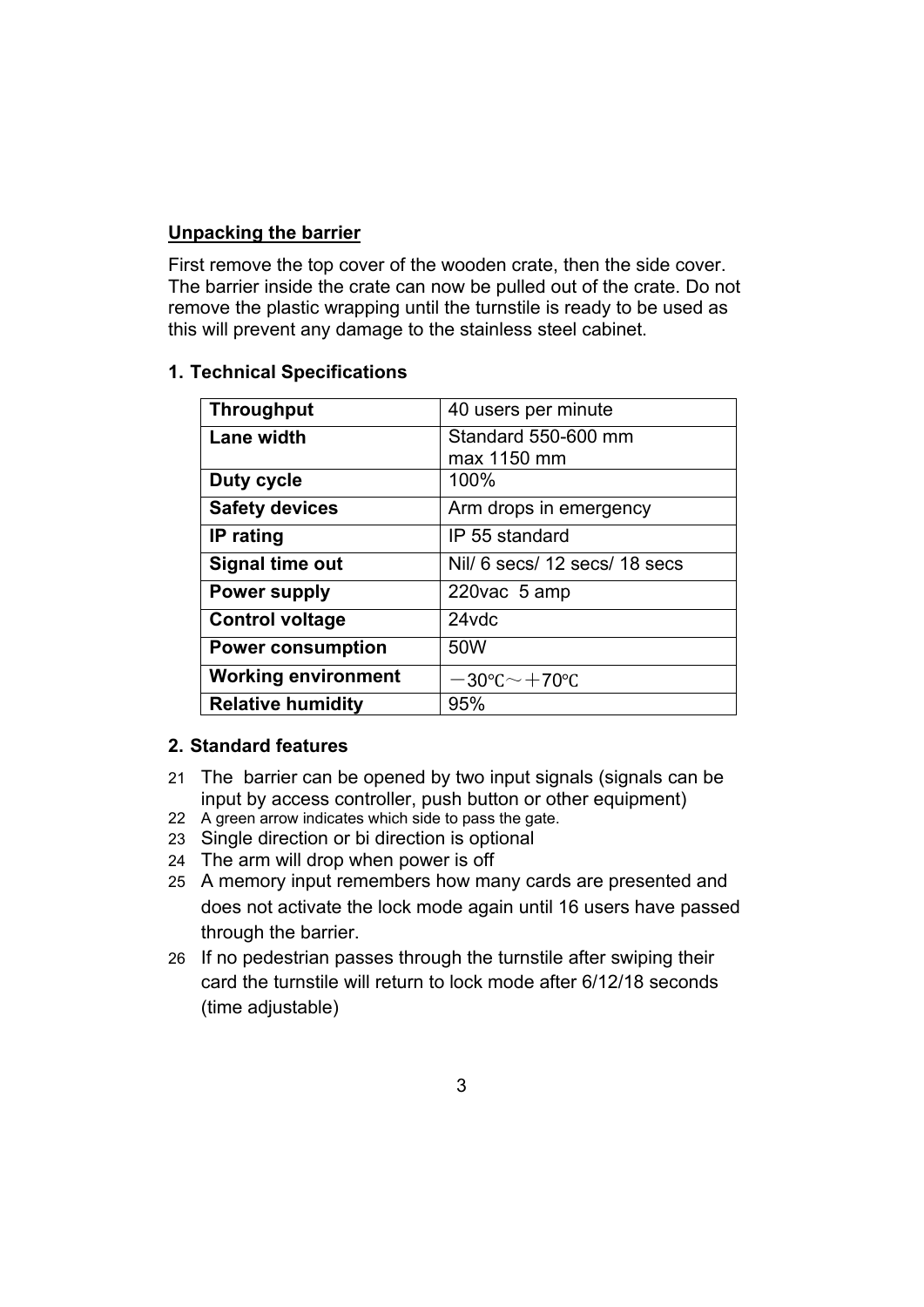# **3. Optional features**

- 31 Voice prompt and display screen available
- 32 An external counter can be connected to count the number of people passing through the turnstile
- 33 RS485 communication, PC command through serial port
- 34 Audible and / or visual alarm to indicate attempted forced entry.

# **4. Mechanical installation**

- 51 The barrier should be mounted on a smooth level surface; a concrete base is preferred especially for outdoor applications.
- 52 Two hold down bars are provided and these should be fixed with M12 x 100 mm expansion bolts.
- 53 The conduit entry can be inside the leg of the turnstile or through the cabinet wall.

# **5. Electrical Installation**

- 51 All electrical connections must be made by a qualified electrician in accordance with Australian wiring regulation AS/NZS 3000 2007.
- 52 The turnstile requires a 5 amp 240vac power supply fitted with an earth leakage unit and a suitable circuit breaker.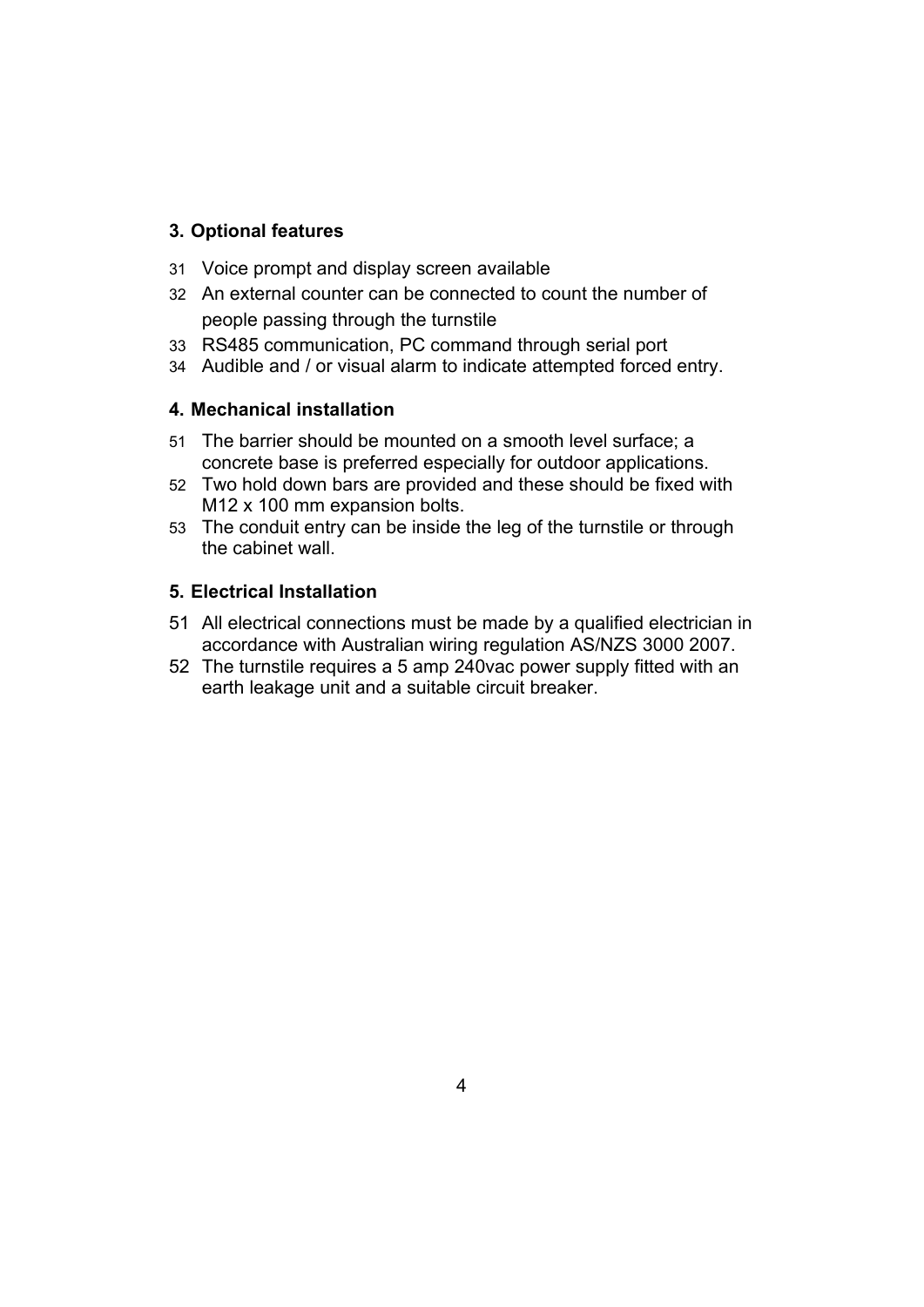

**NOTE:** The concrete pad should be 20Mpa (min) 150 mm thick, cured for 7 days on a suitably compacted foundation. Hold down anchors (4) to be 12mm dia x 100mm into the concrete. Control panel in Entry Leg of Turnstile.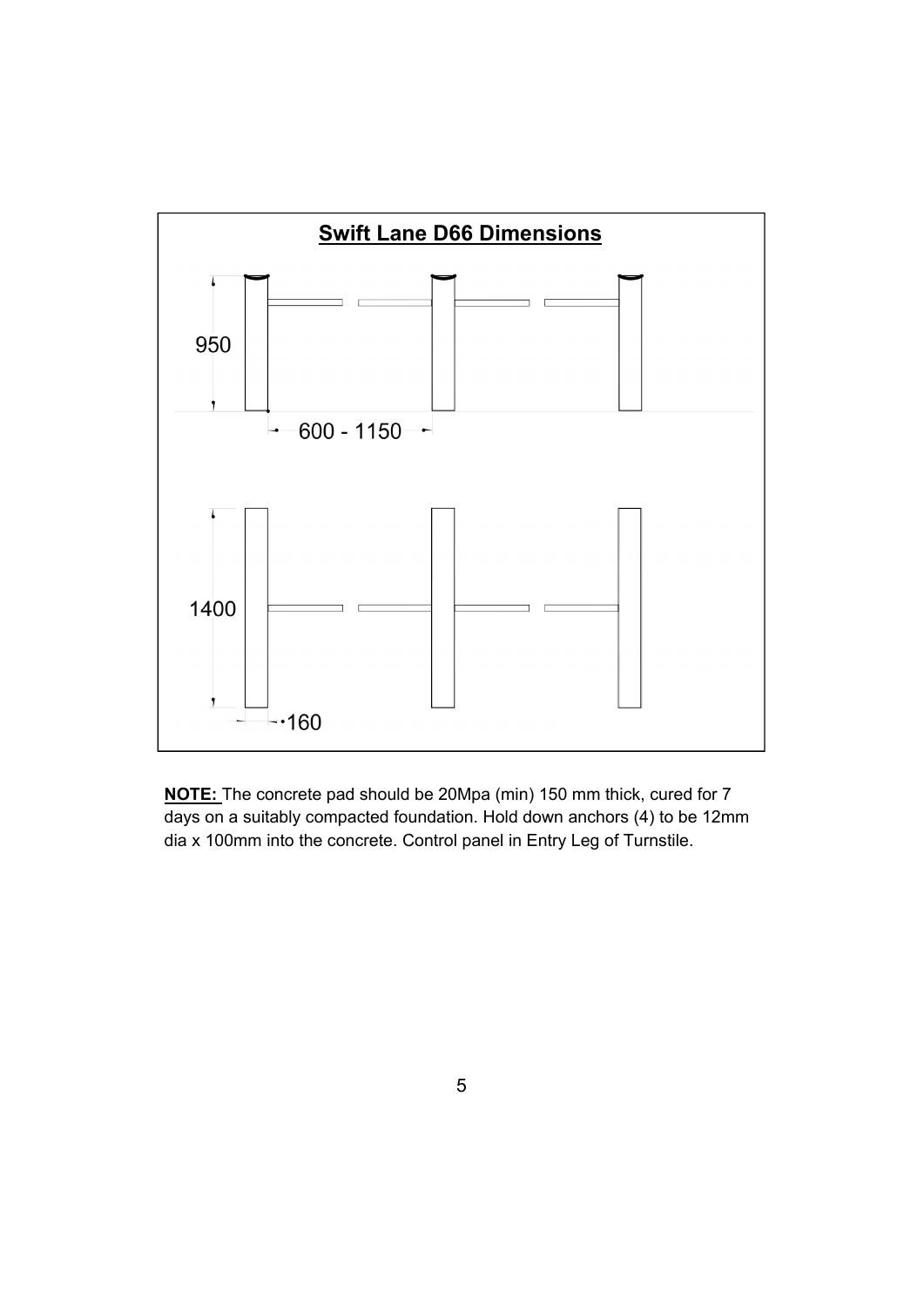![](_page_4_Figure_0.jpeg)